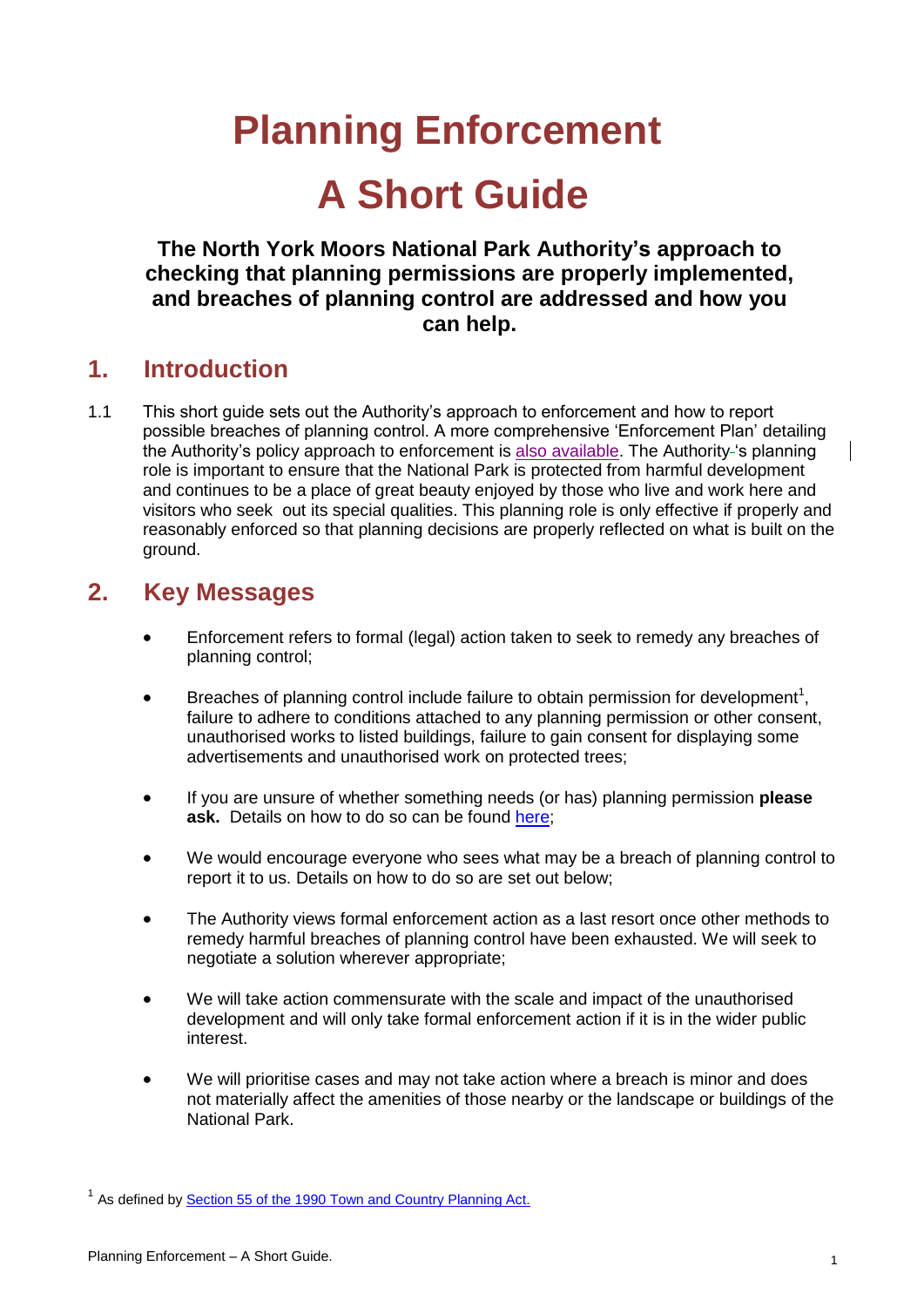# **3. How to report a possible breach of planning control**

- 3.1 You can report any possible breach of planning control to the enforcement team in writing, by telephone, email, by filling out our [online form](https://www.northyorkmoors.org.uk/planning/enforcement/enforcement-form) or through our [online mapping system.](https://www.northyorkmoors.org.uk/planning/planning-applications/application-search-map)
- 3.2 You should provide:
	- Your name, address, email address and telephone numbers so that we can let you know what is happening with the investigation. All information provided will be treated confidentiality within the Authority's enforcement process;
	- An accurate address of the site involved, preferably including a postcode. You should try providing photographs where you feel happy to do this and locating the site on a map;
	- Clear details of what is causing you concern, including a description of the buildings works or an overview of the use;
	- Any relevant dates and times (commencement and completion, or stage of building works, or times that a use takes place);
	- If known, details of the landowner/developer's name and address and address of any other persons involved in the possible breach (such as a relevant company name, building company and/or contractor).
- 3.3 Complaints will be dealt with in confidence and your name will not be disclosed to anyone, including the person you are making the complaint about. Anonymous complaints will be recorded on file but will be investigated only where we have sufficient detailed information to identify the site and the breach of planning control. The enquiry will be assessed against our harm criteria as with all other enquiries.
- 3.4 You should only report what you consider to be breaches of planning control. The Authority cannot investigate complaints that relate to non-planning matters such as high hedges, noise/odour/light nuisance or waste disposal or fly tipping – these matters should be reported to your local District or Borough Council's Environmental Health Department [\(Hambleton](https://hambletondc-self.achieveservice.com/service/Environmental_health_issue_report) DC, [Redcar & Cleveland](https://www.redcar-cleveland.gov.uk/business/health-and-safety/environmentalhealth/Pages/environmental-health.aspx) BC, [Ryedale DC](https://www.ryedale.gov.uk/environment.html) and [Scarborough](https://www.scarborough.gov.uk/home/environment) BC). Obstruction or works affecting a public highway should be referred to [North Yorkshire](https://www.northyorks.gov.uk/road-obstructions-and-spillages) County Council or [Redcar and Cleveland Borough Council](https://www.redcar-cleveland.gov.uk/resident/contact-us/Pages/How-To-Contact-Us.aspx) or if it concerns a public footpath or bridleway, please contact the [National Park Ranger](https://www.northyorkmoors.org.uk/about-us/how-the-authority-works/the-staff/rangers-areas) responsible for that area.

# **4. What happens to your enforcement enquiry?**

- 4.1 We will deal with your enquiry in accordance with our standards of service and priority system:
- 4.2 We will:
	- Acknowledge letters, telephone calls and emails reporting possible breaches of planning control within ten working days of receipt where the contact details of the complainant are known;
	- Investigate the planning history of the site, photographs and information from other agencies;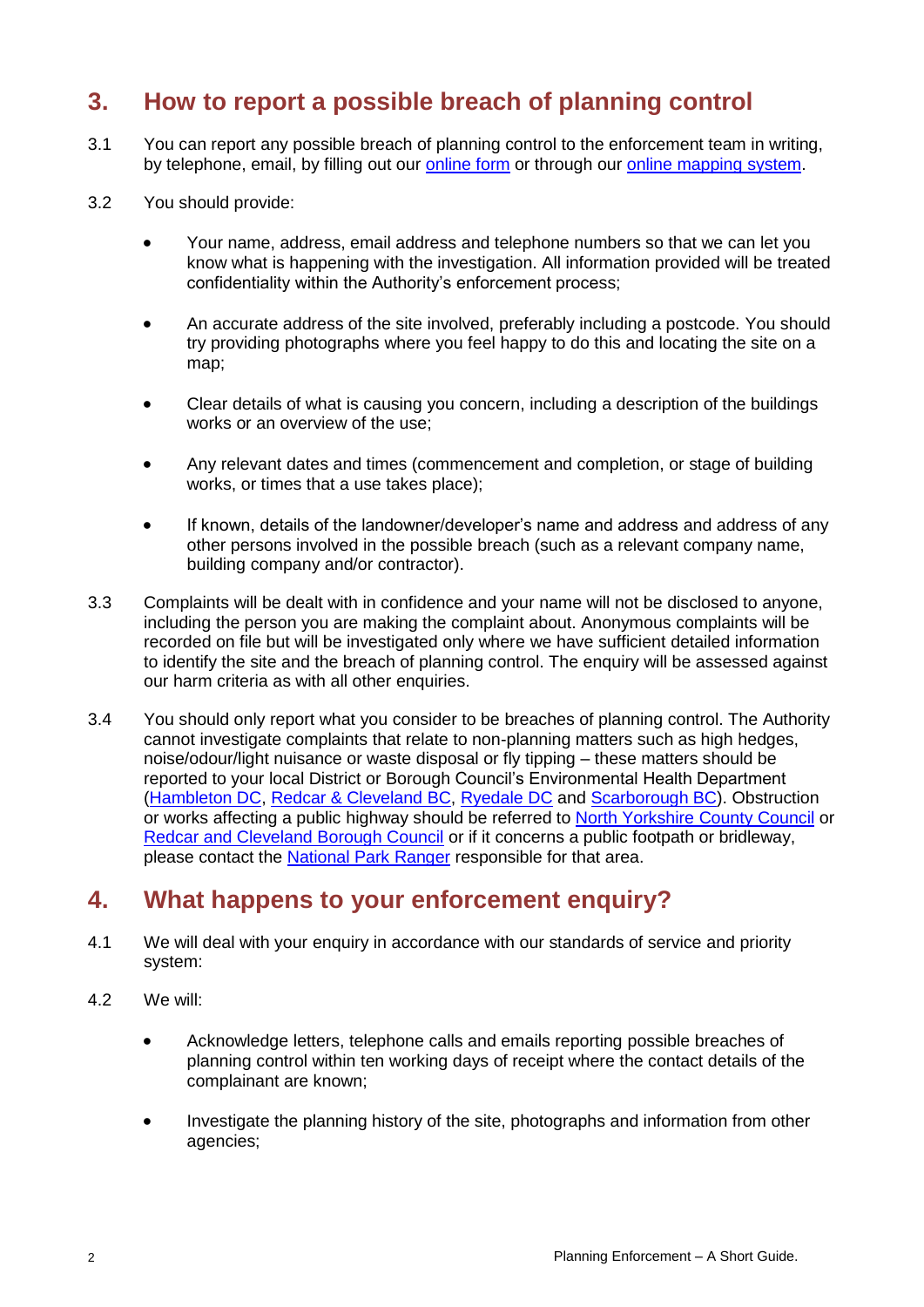- Check that planning permission or other form of consent has not been granted for the development;
- Carry out site inspections in accordance with the level of harm and where this is considered necessary. Due to a high number of enquiries we will prioritise our visits according to the apparent seriousness of the problem. Our Monitoring & Enforcement Officers have specific powers<sup>2</sup> to enter land to investigate potential breaches of planning control.
- Determine whether or not a breach of control has occurred and decide on an appropriate course of action;
- Update the complainant, of the decision of our initial findings as soon as possible; contact the landowner and any interested parties if this is necessary to ensure that the breach is satisfactorily resolved.
- 4.3 Although we try to operate within these standards, it is not always possible to anticipate how a particular case will develop and the timescale for resolving a complaint can be difficult to predict. Factors that can delay progress include time taken to collect satisfactory evidence, negotiation to resolve a complaint, the submission of a retrospective application; or an appeal against a formal notice.
- 4.4 Upon receiving a notification, a desk-based assessment will be completed by officers to initially assess the apparent level of harm and alleged breach of planning control. A score is given against certain criterion. Should the assessment score meet our minimum threshold then the matter will be pursued. Below the minimum criterion no further action will be taken and the case will be closed.
- 4.5 Any action taken will need to be proportionate to the breach of planning control to which it relates. Formal action will only be taken where negotiations with the operator or landowner have failed to resolve the matter and it is considered to be in the public interest to pursue the matter. As such, some minor matters may not be pursued further. Sometimes, the personal circumstances of the person in breach of planning control may be taken into account, for example where the Authority is considering whether a prosecution is in the public interest.
- 4.6 Issues that may be taken into account when considering enforcement action include the landscape, conservation interests, public amenity, public safety and highway safety. Changes in the value of a neighbouring property, competition between businesses, the loss of a private view, or boundary disputes cannot be taken into account as these are not "material considerations" which the planning system can legitimately consider.

## **5. Level of action**

- 5.1 There are then several courses of action available to the Authority where a clear breach of control is established These options must be seen in the context that enforcement action is discretionary and should be exercised reasonably and proportionately in relation to the degree of harm to public interest
	- 1. Take no further action, for instance where the breach is minor in nature and does not materially harm the amenities of adjoining occupiers or the landscape or buildings in

 $2$  Under Sections 196A, 196B and 196C of th[e Town and Country Planning Act 1990](http://www.legislation.gov.uk/ukpga/1990/8/contents) as amended.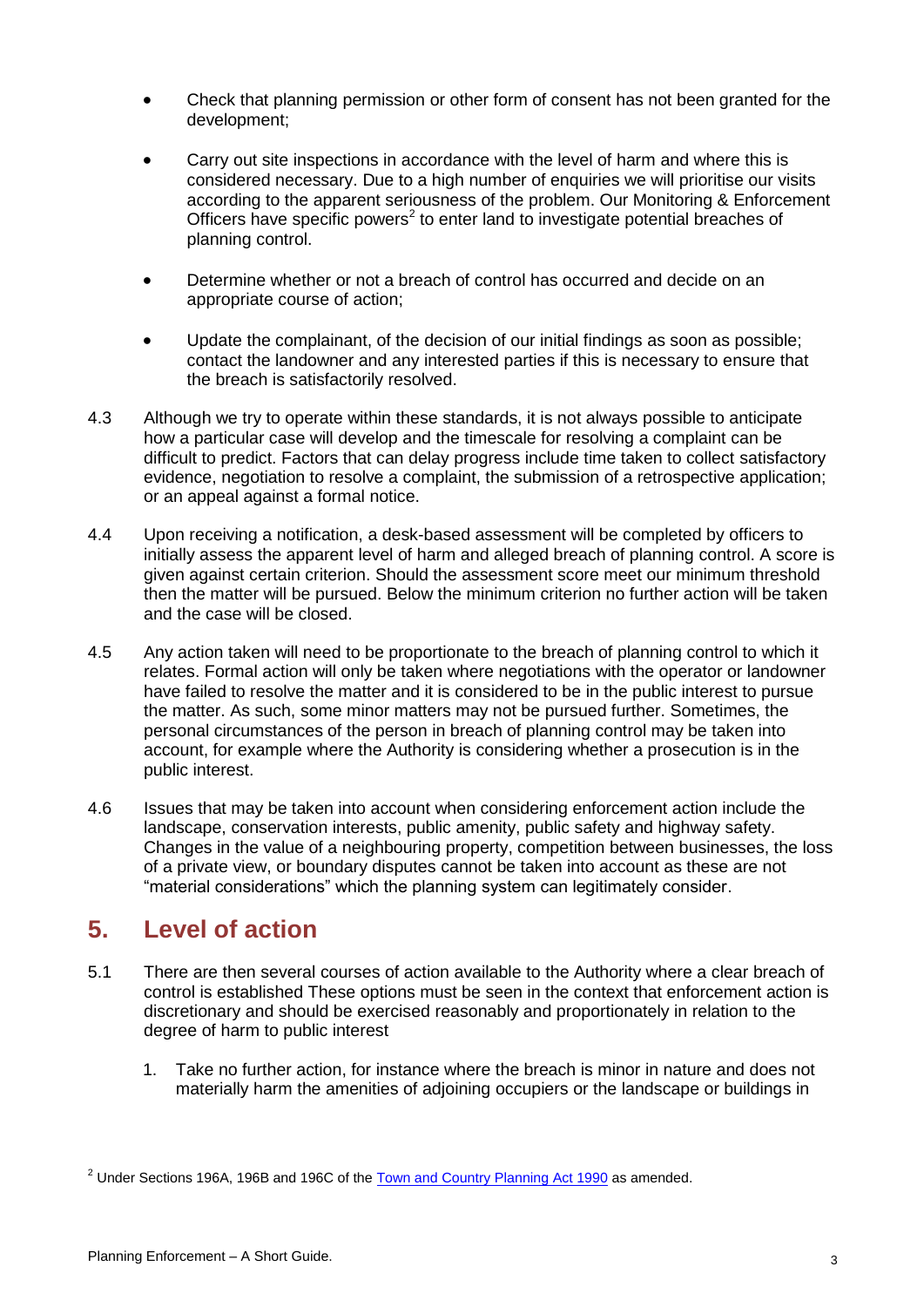the National Park (or other matters of planning interest). We will write to you explaining the reason why no further action is being taken;

- 2. Negotiate a solution to mitigate the impact of the development or secure its removal altogether;
- 3. Request a retrospective application to regularise the development where the breach can be made acceptable by amendment or the imposition of conditions;
- 4. Formal action to stop and/or remove the development which involves serving a notice to relevant parties which specifies what action they are required to take to correct the breach and by when.
- 5. Prosecution. Where formal action has failed to resolve the issue, the Authority may pursue the matter through the courts as a last resort. Advice on the Authority's approach to prosecution is set out in the separate Enforcement Plan.

#### **Voluntary Compliance**

- 5.2 The person responsible for the breach will normally receive written confirmation and an explanation of the breach. If considered appropriate, the Authority may impose a date by which to:
	- Remedy the breach; and/or
	- Provide the Authority with a written proposal and/or timetable by which the breach will be remedied;
	- Submit a retrospective planning application. It is usually in the interests of the landowner to submit such an application as it will help to avoid problems when and if the property changes ownership. Further information on these different types of applications is available<sup>3</sup>. The Authority is obliged to deal with any application submitted, however where the development is clearly contrary to Authority policies and guidance it is unlikely to be approved.
- 5.3 The Authority will not allow protracted negotiations to prevent the taking of prompt and effective formal enforcement action. There are 4 and 10 year rules whereby developments cannot be pursued after these periods<sup>4</sup>. Additional powers exist for planning authorities to take enforcement action after the expiration of the time limits set out above where deliberate concealment has taken place<sup>5</sup>.
- 5.4 If land owners or occupiers consider that a breach of planning control has become immune from enforcement action they may apply for a Lawful Development Certificate (LDC) $6$ . If granted, such a certificate provides documentation to establish the lawfulness of the existing development.

#### **Use of formal powers**

5.5 If a breach of planning control is found and it has been unable to resolve the matter without resorting to formal action the type of formal action will depend on the nature of the breach. The Authority's Enforcement Plan sets out the types of action that may be taken.

<sup>3</sup> <https://www.gov.uk/guidance/flexible-options-for-planning-permissions>

<sup>4</sup> [http://www.legislation.gov.uk/ukpga/1991/34/section/4](http://www.legislation.gov.uk/ukpga/1990/8/section/171B)

<sup>5</sup> <http://www.legislation.gov.uk/ukpga/2011/20/section/124/enacted>

<sup>6</sup> <https://www.gov.uk/guidance/lawful-development-certificates>